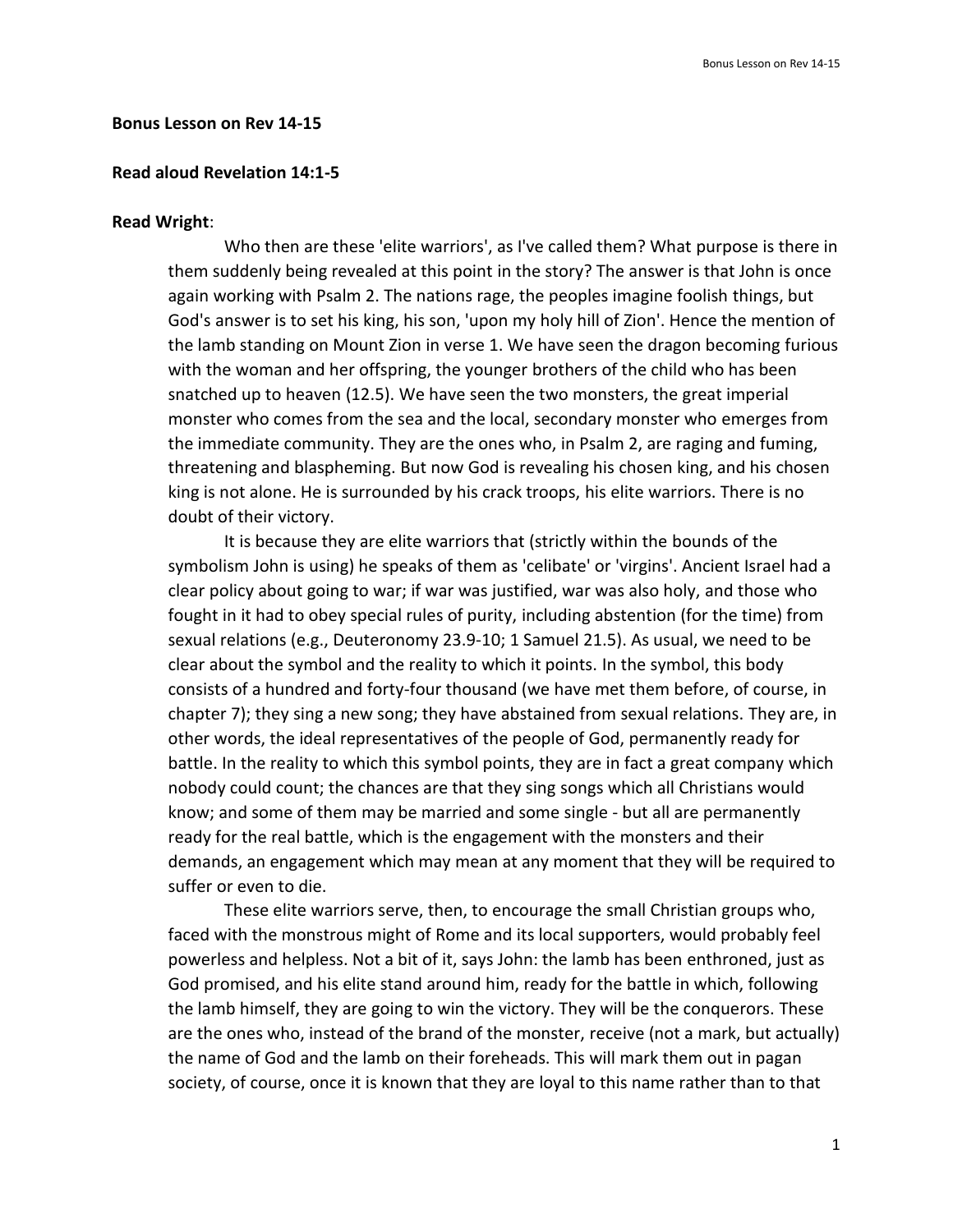of Caesar. But it will also mark them out in God's presence as those whom the Messiah will acknowledge to be his (Matthew 10.32).

This great crowd, surrounding the lamb, is not the sum total of all believers. It is the beginning, the great advance sign of an even greater harvest to come. That is the point of the 'first fruits' image in verse 4. At the ancient Jewish harvest-time, the first sheaf of wheat (or whichever crop it might be) was offered to God as the 'first fruits', signifying the expectation and prayer that there would be much more on the way. Even so, these one hundred and forty-four thousand are to be an encouragement to the churches. Already there is a great multitude! The lamb is winning the victory! We can carryon patiently.

And the way they must do so is by following him, especially, in holiness of life. For John, one of the major features of the dragon's whole system is the lie: he creates a world of untruth, a fake world, a sham system from top to bottom. But for the elite, no lie is 'found in their mouths'. Like the lamb himself (Isaiah 53.9), they are without blemish in this respect, as in everything else. This remains a challenge to all those who claim to follow Jesus. Truth and lies may sometimes be hard to tell apart, but this is where we stand at the watershed. God's victory is about the real world, the whole creation. The closer we are to God and to his lamb, the more we see everything clearly and should speak everything truthfully. The satan does his best work by keeping things out of people's minds altogether. Where that fails, he persuades them to believe, and to pass on, lies. 'It doesn't matter; it's only a little thing; God wouldn't mind, really; those are only silly, narrow rules; don't you know that God wants you to enjoy yourself?' and so on. Following' the lamb means rejecting the lie. Always and forever (124-126).

# **Optional Discussion Questions**

- 1. Where do you see your peers/ family members/ colleagues/ fellow church members most tempted to dismiss something as a "silly, narrow rule" that limits their enjoyment?
- 2. Which of the commandments that God has given are you most likely to dismiss as less important than the others?
- 3. What dangers lurk for us when we make those choices?

# **Read aloud Revelation 15:1-8.**

# **Read Wright aloud**:

When the Bible speaks about God 'judging', or putting into effect his 'judgments', it is just as much a cause for celebration as for anxiety. We have already referred to the famous passages at the end of Psalms 96 and 98, where the whole of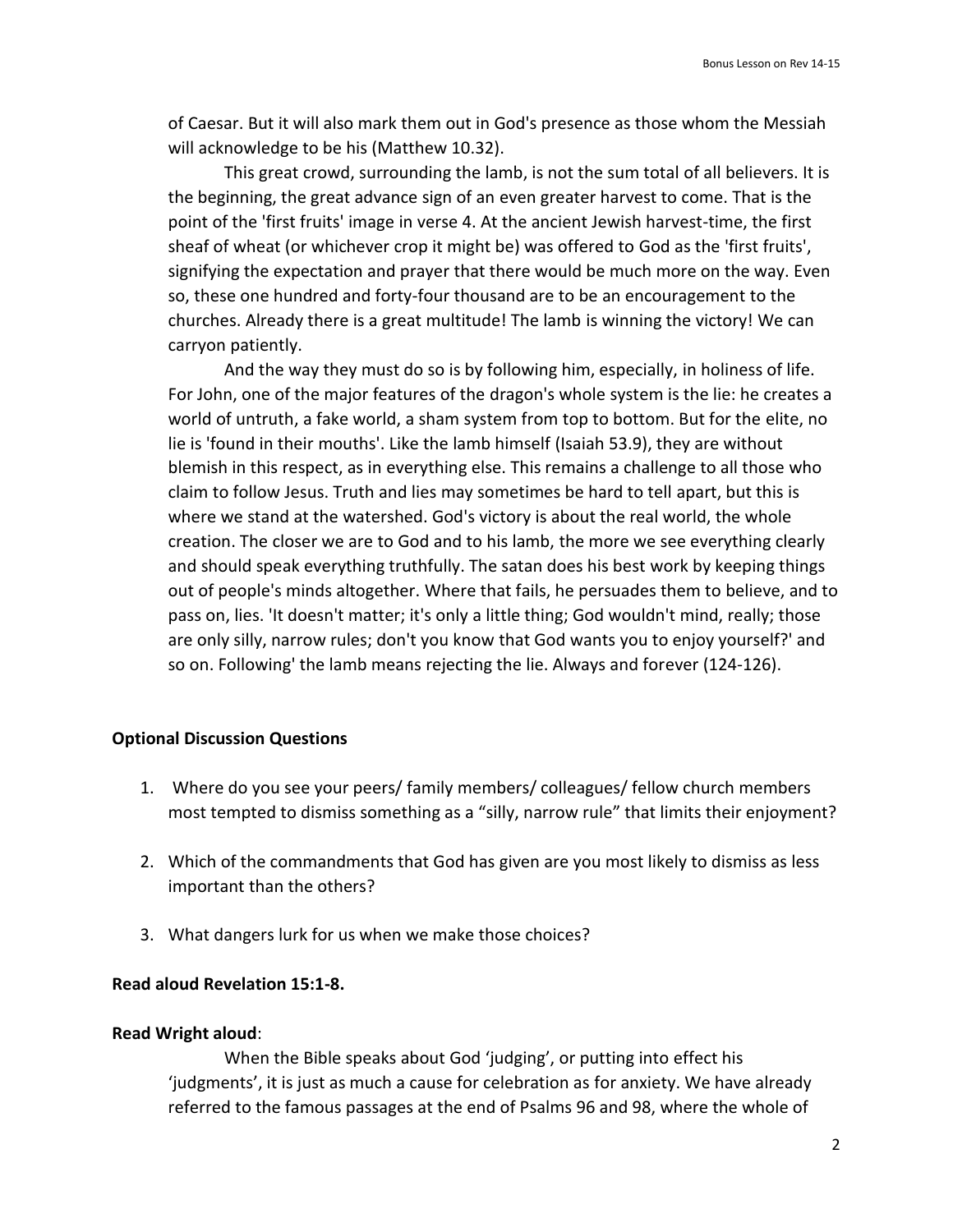creation, animal and vegetable as well as human, sings for joy because **YHWH** is coming 'to judge the earth'. Why? Why is that good news?

Imagine a village in the outlying countryside of Judaea. It's a long way from the city, and even traders don't come there that often, far less government officials. A circuit judge comes to the neighboring small town once every few months if they're lucky. But that doesn't mean that nothing needs doing. A builder is cheated by a customer, who refuses to admit his fault. A widow has her small purse stolen, and since she has nobody to plead for her she can do nothing. A family is evicted from their home by a landlord who thinks he can get more rent from someone else. And a fraudster with his eye on the main chance has accused a work colleague of cheating him, and though nothing has been done about it the other colleagues seem inclined to believe the charge. And so on. Nobody can do anything about any of these – until the judge comes.

When he comes, expectations will be massive. Months of pent-up frustrations will boil over. The judge will have to keep order, to calm down accusation and defense alike. He will have to hear each case properly and fairly, taking especial care for those with nobody to speak up for them. He will steadfastly refuse all bribes. And then he will decide. Judgment will be done. Chaos will be averted and order will be restored. The cheats will be put in their place, the thief punished and made to restore the purse. The grasping landlord will have to give away, and the false accuser will suffer the punishment he hoped to inflict. And the village as a whole will heave a sigh of relief. Justice has been done. The world has returned into balance. A grateful community will thank the judge from the bottom of its collective heart.

Now magnify the village concerns up to the global level. The wicked empire, and its local henchmen, have become more and more powerful, taking money, lives and pleasure as and when they please. It's no use appealing to the authorities, because it's the authorities who are doing the wrong. So the cry goes up to God, as it did to the God of Israel when the Egyptians were making their lives more and more miserable. And God's action on behalf of Israel is therefore a great act of liberating, healing, sigh-ofrelief judgment. Things are put right at last.

We would expect, of course, that Israel itself would thank God for his rescue operation, his great act of 'judgment' which has set his people free. But the story of the Exodus, which is once again dominating John's horizon, goes further than that. It isn't only Israel that will see what God has done and give him thanks. The nations will look on and say to themselves, 'There really is a God in Israel; there really is a God who puts things right, who judges the earth' (see Psalm 58.11). And, saying that, they will come to worship him (137-138).

## **Optional Discussion Questions**

1. What global injustices weigh heavy on you?